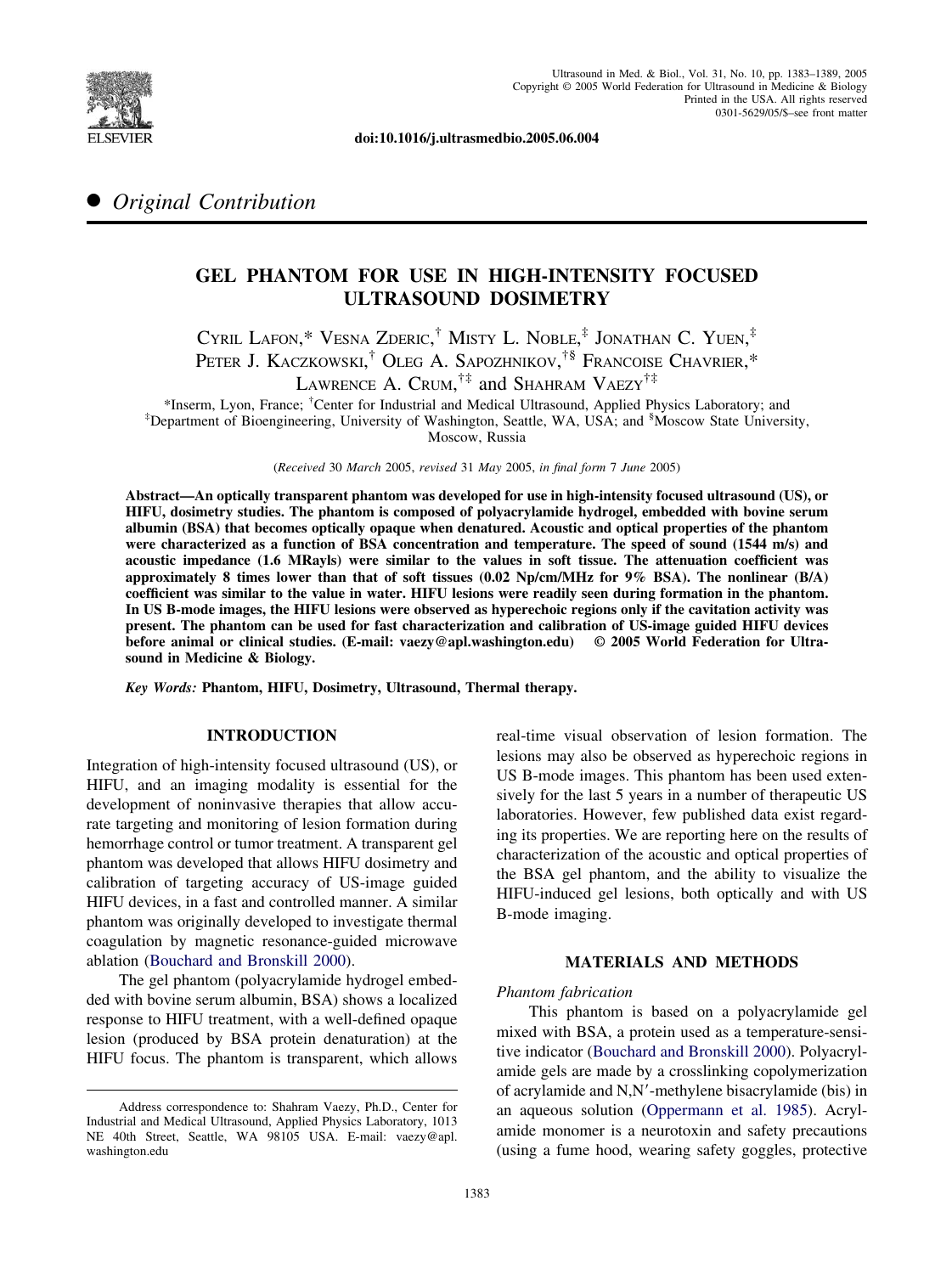clothing and gloves) should be taken during the making of the phantom. However, polyacrylamide, a polymerized form of acrylamide, is considered nontoxic [\(Prokop](#page-6-0) [2002\)](#page-6-0). The following protocol for phantom fabrication was used: Degassed, distilled water and 1 mol/L TRIS buffer at pH 8 (trizma hydrochloride and trizma base, Sigma Chemical, St Louis, MO, USA) were mixed to dissolve the BSA at concentrations of 3, 5, 7 and 9% (by weight). A 40% w/v acrylamide solution (ICN Biomedicals, Aurora, OH, USA) with a 19:1 ratio of acrylamide:bis in solution was added. The polymerization was initiated by the addition of a  $10\%$  (w/v) ammonium persulfate solution (APS, Sigma) and N,N,N',N'-tetramethylethylene/diamine (TEMED, Sigma) redox system at room temperature. The reaction is slightly exothermic. The resulting mixture consisted of a 7% acrylamide:bis concentration, and 3 to 9% of BSA protein (depending on the experiment). The gels were either tested within 1 h after polymerization or stored in vacuum-sealed, plastic bags to avoid dehydration (if left in air), or swelling (if placed in water).

#### *Characterization of acoustic properties*

The acoustic impedance was determined by multiplying the density and the speed of sound of the gel phantom [\(Christensen 1988\)](#page-6-0). The density of the phantom was determined from the measurements of the mass and volume of the sample using a standard Archimedean technique. The speed of sound (SoS) and attenuation measurements were done using a standard technique with a broadband transmission US system, as described in detail elsewhere [\(Bloch 1998; Prokop 2002\)](#page-6-0). Briefly, the SoS in the specimen was found by cross-correlation between the sample and reference (pure water path) digitized voltage waveforms. The attenuation coefficient over the 1 to 5 MHz range was obtained using a frequency domain ratio method, in which the logarithm of the spectral magnitude of the signal transmitted through the sample (14 mm thick) is subtracted from the same quantity for the signal transmitted through water for a transducer separation equal to the sample thickness. All measurements were performed at room temperature ( $\approx$  22 °C), with 6 to 8 samples used at each BSA concentration (3, 5, 7 and 9%). The attenuation coefficients at different BSA concentrations were plotted as a function of frequency, and the goodness-of-fit coefficients  $(R<sup>2</sup>)$  for linear regressions were calculated. In addition, the temperature dependence of the SoS and the attenuation coefficient in the 22 to 82 °C range was determined by immersing 7% BSA gels (three samples) in a thermally regulated water bath. The temperature of the water bath was measured with an alcohol thermometer. The reference SoS in water, as a function of temperature, was calculated (with an error of 0.03 m/s) using the equation established by [Marczak \(1997\).](#page-6-0)

### *Characterization of nonlinear acoustic properties*

A 48.6-mm diameter piston that operates at a frequency of 720 kHz was used in the experiments for the determination of nonlinearity (B/A) coefficients [\(Hamil](#page-6-0)[ton and Blackstock 1998\)](#page-6-0). The transducer was driven in a pulse regimen as described previously [\(Birer et al.](#page-6-0) [2004\)](#page-6-0). The transducer pressure amplitude was adjusted to either 0.05 MPa (for the linear case) or 2 MPa (for the nonlinear case). The pressure measurements were performed in water with a polyvinylidene difluoride (PVDF) hydrophone (Onda Corporation, Sunnyvale, CA, USA) at two distances from the transducer surface (50 and 203 mm). The pressure measurements were also performed at the distance of 203 mm after the US wave propagated through 150-mm long block of the gel (the front face of the gel was 50 mm away from the transducer surface). The SoS in water and in the gel phantom at room temperature was deduced from the measurements in the linear conditions. For the nonlinear case, the absolute pressure was obtained by deconvolution with the impulse response of the hydrophone. The 2-D hydrophone map of the transducer pressure measured at 50 mm was used as an input parameter for the simulation program. The program simulates the propagation of US wave through the 150-mm thick layer of water or BSA gel (concentration of 3 to 9%, room temperature) for different values of B/A. For each simulation, the coefficient of correlation between the theoretical and experimental responses was calculated. The best correlation gave the B/A of the studied media. This method was validated using a reference material, butandiol. Using a known method based on the parametric effects [\(Barriere and Royer 2001\)](#page-6-0), the B/A of butandiol was found equal to 10.9  $\pm$  0.5. Our method gave B/A of 11.1 for butandiol, which was in the range given by the reference method. Therefore, our method provided an accurate estimation of the B/A coefficient.

#### *Characterization of optical properties*

The index of refraction of the phantom was measured as a function of the BSA concentration. Plastic boxes with transparent and parallel faces were filled with the phantom material and used to measure the optical index of refraction by deflection of a light beam with changing incidence angle. A laser beam illuminated the box at a 90° incidence angle. A rectangular mesh screen was positioned perpendicular to the beam, and a digital picture of the screen was taken to precisely position the initial beam spot. Then, the laser beam incidence angle was set to 45° and the new position of the laser beam was measured. The index of refraction of the plastic was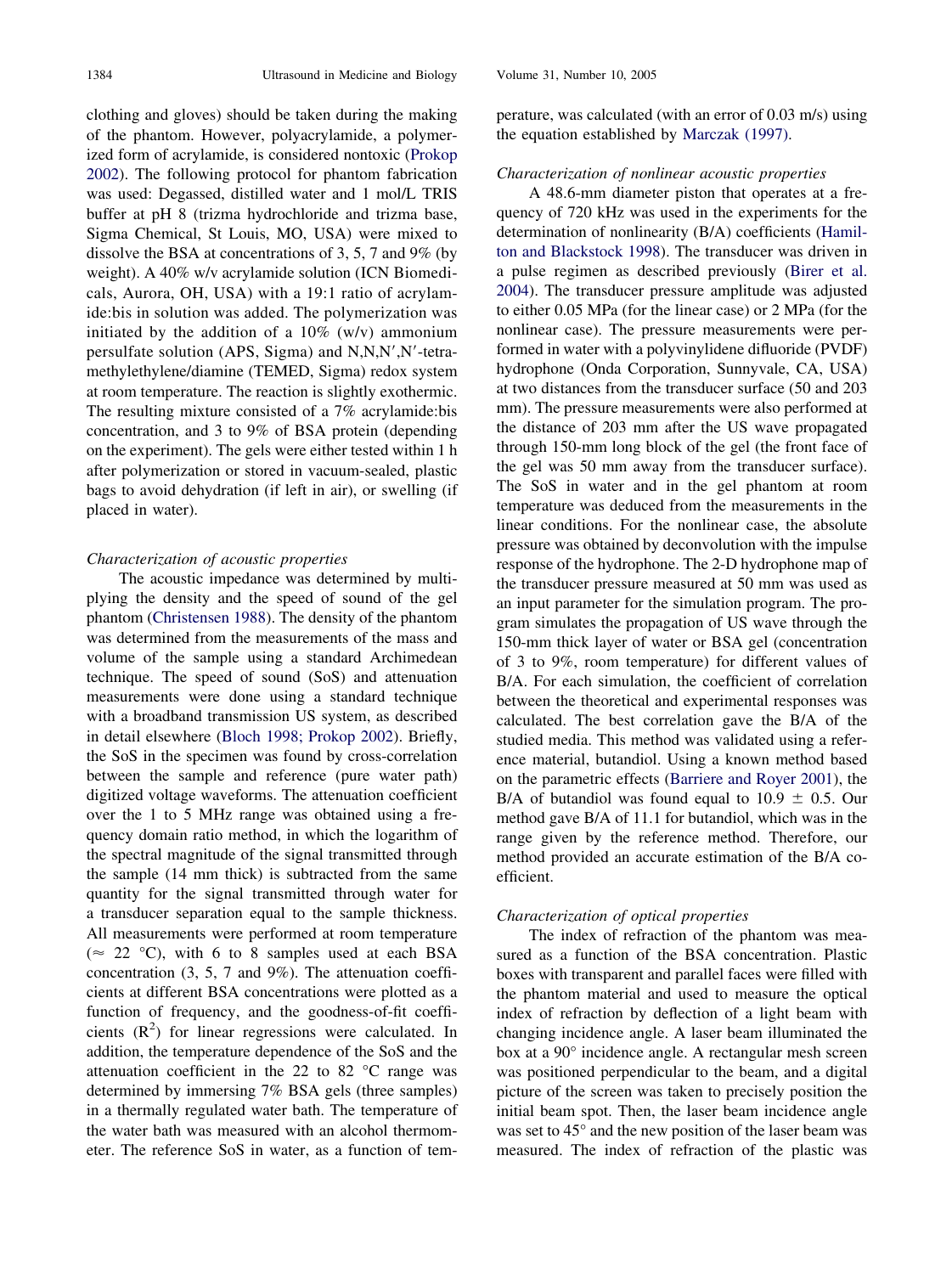measured when the box was empty. The index of refraction of the tissue-mimicking material was obtained after successive applications of Snell's law when light was going through air, plastic, the sample, and then again through plastic and air. Four samples were tested at each BSA concentration.

The optical transparency was measured by transmitting a light beam through a thin section of gel, which becomes optically diffusive with thermal denaturation of the BSA indicator protein. The BSA protein denaturation was induced by immersion of the phantom in a thermoregulated transparent water bath. The water bath was filled with distilled degassed water and the water temperature was set between 58 and 66°C. The 7% BSA gel sample was cast inside a thin, waterproof cell (1.6 mm thick, 16 mm in diameter). The body of the cell was constructed of copper plate with the cell walls made of thin glass plates (0.17-mm microscope slide covers) to allow light transmission. The gel mixture was introduced into the cell with hypodermic needle through small holes drilled in the edge of the copper plate and allowed to polymerize. The white light source was collimated into a beam using a pinhole and lens and an iris was used to adjust the beam diameter (of 6 mm). A beam splitter was used to transmit half of the light through the water bath and the sample and the other half of the light was directed to a photodiode to monitor any change in the light intensity related to the source. The direct current (DC) electric voltage produced by the photodiode circuits were recorded as a function of time using a 12-bit digitizer and a Labview interface (National Instruments, Austin, TX, USA). The ratio between the two photodiode voltages represented the degree of opacity of the sample.

#### *HIFU lesion production in the gel phantom*

HIFU lesions were produced in a gel phantom with 7% BSA concentration. The HIFU transducer was a single-element concave transducer with a center frequency of 3.5 MHz, diameter of 33 mm and radius of curvature of 35 mm (Sonic Concepts, Woodinville, WA, USA). The acoustic power of the transducer was measured using absorptive radiation force balance [\(Chris](#page-6-0)[tensen 1988\)](#page-6-0). In this method, the incident US energy striking an absorptive target causes a transfer of momentum to that target, manifested as measurable force that can be converted into acoustic power. Acoustic powers, used in our experiments, were measured to be in the range of 8 to 23 W. The mapping of US field of the HIFU transducer was performed using a needle hydrophone (TNU001A, NTR Systems, Seattle, WA, USA). A custom-made Labview program was used to control the stepper motor that was moving the hydrophone and to collect and plot the signal from the hydrophone. The focal beam width and length, obtained from the  $-3$ -dB

contour of the transducer pressure amplitude, were measured to be 0.45 mm and 4.1 mm, respectively. The cross-sectional focal area was  $0.16$  mm<sup>2</sup>. US intensities were obtained by dividing the acoustic power with the focal area, and then derated with tissue or gel attenuation to obtain *in situ* intensities [\(Christensen 1988\)](#page-6-0). The HIFU exposure durations were 3, 5 and 7 s. The HIFU dose at the focal area was calculated as the *in situ* intensity at the focus (spatial-average, temporal-average) multiplied by the exposure duration, resulting in units of  $J/cm^2$ .

The US imaging probe (CL10-5, HDI 1000, Philips, Bothell, WA, USA) and HIFU transducer were rigidly clamped in an assembly so that the acoustic axis of the HIFU beam coincided with the imaging plane. The protocol of real-time visualization of US-guided HIFU treatment is described in detail elsewhere [\(Vaezy et al. 2001\)](#page-6-0). The direct visualization of the HIFU focal region was achieved using a digital camcorder with  $a + 4$  diopter close-up lens (Quantaray, Beltsville, MD, USA). Video footages of lesions observed visually and with US imaging were digitized and edited on a video-processing workstation (Premiere 6.0, Adobe, San Jose, CA, USA). The images of the lesions were traced by the same operator in ImageJ using a graphics tablet (Graphire2, Wacom Technology, Vancouver, WA, USA), and the lesion volumes were then calculated using a custommade Matlab program. Lesions were assumed to be axially symmetrical.

#### **RESULTS**

The SoS and density at room temperature were found to be independent of BSA concentration in the range of 3 to 9%. The SoS was  $1544 \pm 11$  m/s (mean  $\pm$ SD), and the density was  $1044 \pm 15$  kg/m<sup>3</sup>. These results yielded an acoustic impedance of 1.6 MRayls.

The attenuation coefficient was approximately linear over the 1- to 5-MHz frequency range (Fig. 1), with the coefficients of 0.009 ( $\mathbb{R}^2 = 0.93$ ), 0.013 ( $\mathbb{R}^2 = 0.98$ ), 0.017 ( $\mathbb{R}^2 = 0.99$ ) and 0.021 ( $\mathbb{R}^2 = 0.98$ ) Np/cm/MHz



Fig. 1. Attenuation coefficient as a function of BSA concentration and frequency. The data points represent an average of 6 to 8 measurements.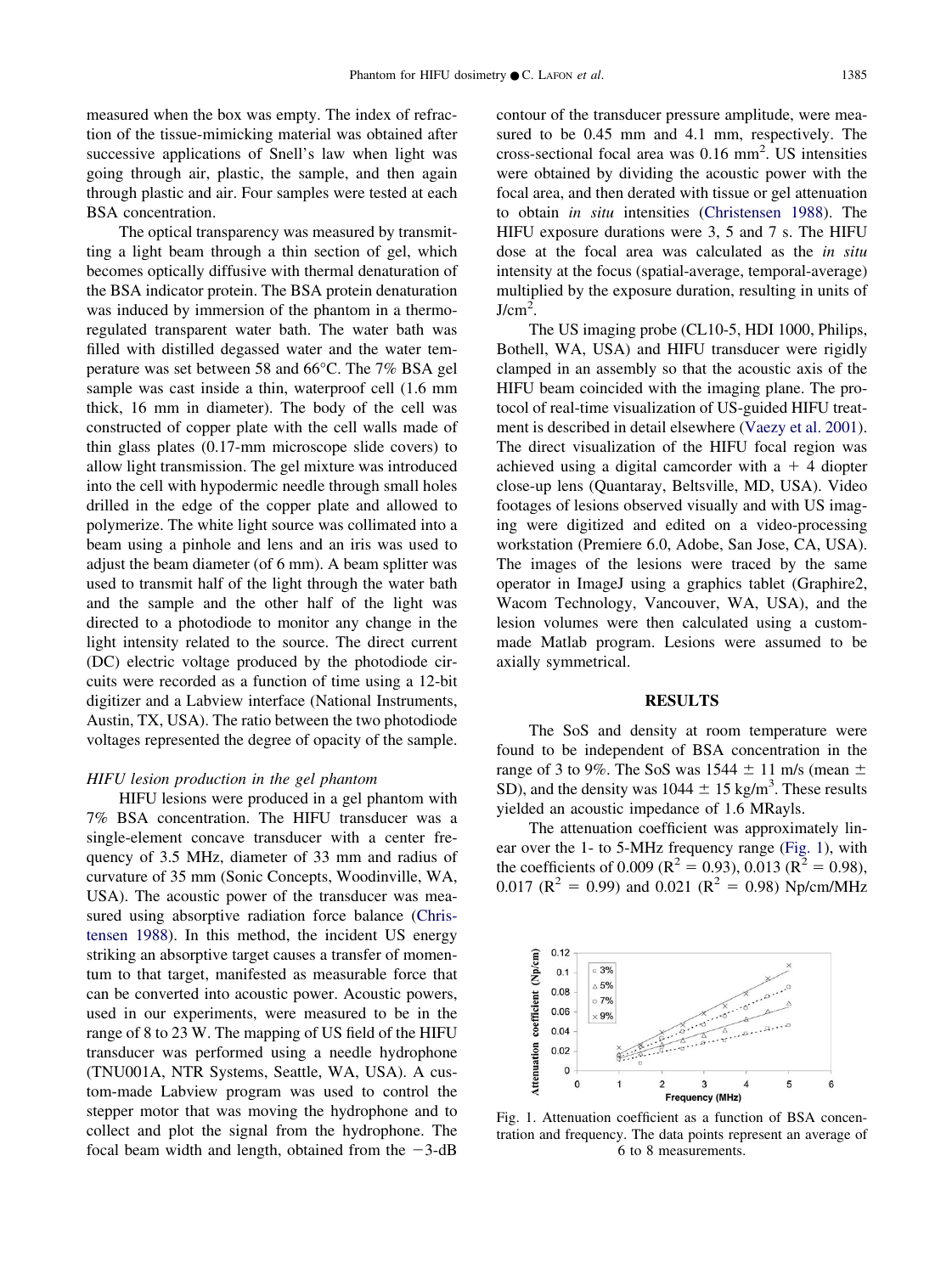measured for BSA concentrations of 3, 5, 7 and 9%, respectively. The attenuation increased linearly with the increase in the BSA concentration. The attenuation coefficient of the phantom was approximately 8 times lower (for 9% BSA concentration) than that for the soft tissues. The SoS was found to be temperature-dependent, with a maximum of 1590 m/s near 60 °C (Fig. 2a). The attenuation coefficient showed an opposite trend with a minimum near 50 °C (Fig. 2b).

The values of the nonlinearity coefficient B/A at room temperature are provided in [Table 1.](#page-4-0) The B/A of the gel phantom was similar to the B/A of water. No significant variation of B/A was observed with the change in the BSA concentration in 3 to 9% range. Based on the SD of the measured B/A values for water, the estimate of the method precision is  $\pm$  3%.

BSA (3 to 9%) and acrylamide (7%) concentrations produced an optically clear amber-colored gel, because the exothermic polymerization reaction was not energetic enough to denature the embedded BSA protein. The index of refraction of the phantom was  $1.29 \pm 0.02$ (mean  $\pm$  SD). No statistically significant difference was found between indices of refraction for specimens of different BSA concentrations. Figure 3 shows optical transmission of a 7% BSA gel phantom as a function of temperature (in 58 to 66 °C range) and thermal exposure time. The gel opacity increased (*i.e.*, the optical transmission decreased) with the increase in gel temperature



Fig. 2. Temperature-dependence of (a) the speed of sound and (b) attenuation coefficient for 7% BSA concentration.



Fig. 3. Light transmission through 7% BSA gel phantom as a function of temperature and the duration of thermal exposure.

and/or longer duration of the gel exposure to the elevated temperature.

The gel phantom allowed easy observation of the HIFU lesion formation, noted as a significant increase in the gel opacity. The lesions appeared to form either because of purely thermal effects (*i.e.*, a gradual heating resulting in well-defined cigar-shaped lesions) [\(Fig. 4a](#page-4-0)), or because of a combination of thermal and cavitational effects (*i.e.*, bubble formation and apparent boiling) resulting in tadpole-shaped [\(Fig. 4b](#page-4-0))) or egg-shaped lesions [\(Fig. 4c](#page-4-0))) with coarse boundaries. It was possible to optically visualize the cavitation activity inside the lesions when it occurred. With US B-mode imaging, the HIFU lesions were observed as a hyperechoic region only if the cavitation activity was present (in 89% of the HIFU exposures). No US visualization of purely thermal lesions was achieved [\(Fig. 4a](#page-4-0)). [Figure 5](#page-5-0) shows US image-based lesion volumes vs. optical lesion volumes. In general, lesions appeared bigger in US images, as compared to their actual size.

The optical volume of the HIFU lesions produced in 6% BSA gel phantom is plotted in [Fig. 6](#page-5-0) as a function of HIFU dose (*in situ* intensity\*HIFU exposure duration) and compared with corresponding lesions produced in turkey breast *in vitro*. At the same HIFU dose, the gel lesions were substantially smaller as compared to tissue lesions.

## **DISCUSSION**

We have measured acoustic and optical properties of the gel phantom used in HIFU dosimetry studies. The SoS and acoustic impedance were similar to the values in soft tissue, and nonlinearity coefficient was similar to the values in water. The attenuation coefficient was approximately an order of magnitude lower as compared to soft tissues. Both thermal and cavitational HIFU lesions in the phantom were readily seen under optical visualiza-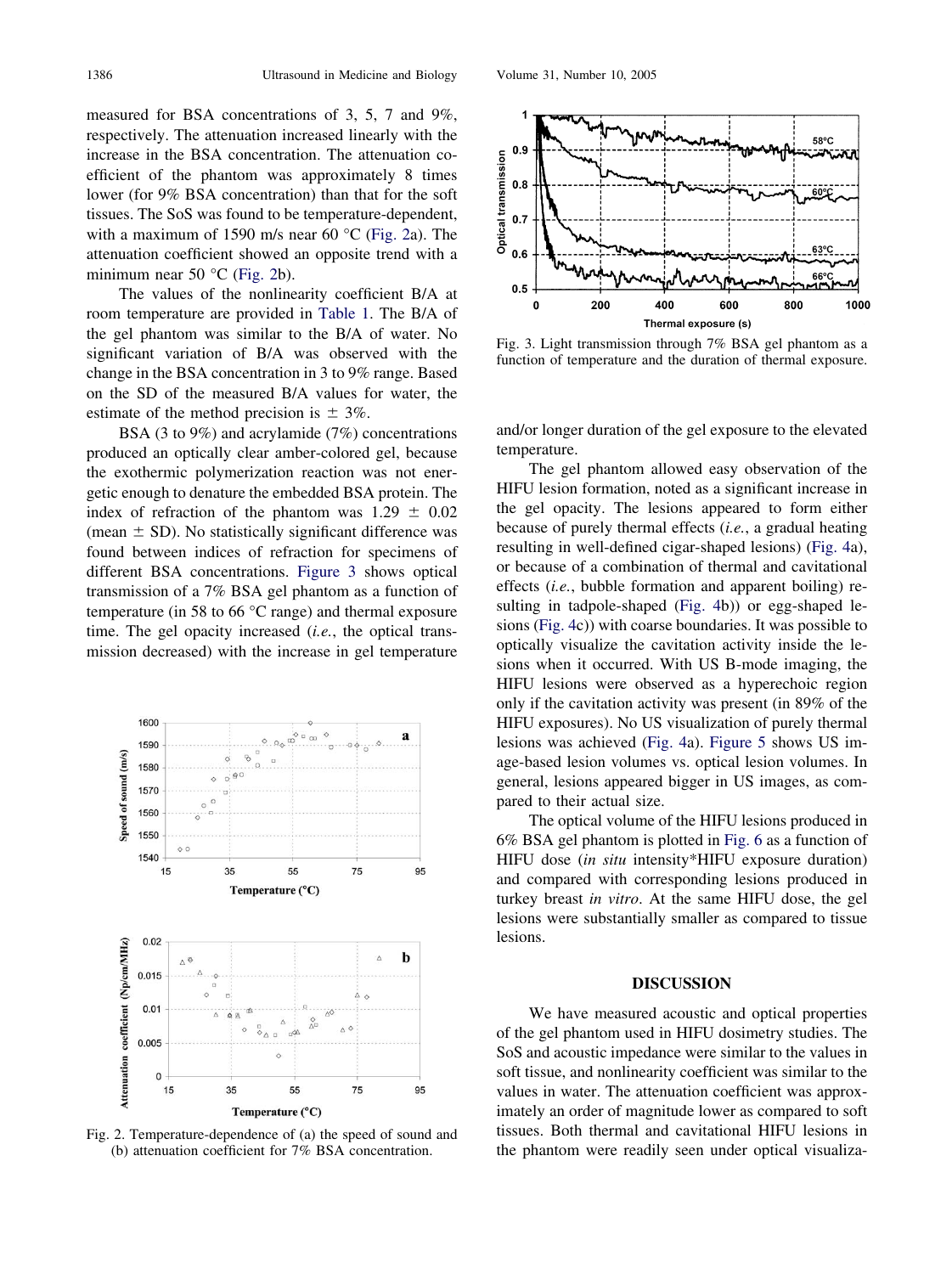<span id="page-4-0"></span>Table 1. Nonlinearity parameter (B/A) of the gel phantom at room temperature as a function of the BSA concentration

| [BSA] $%$ |     |     |     |     |     |
|-----------|-----|-----|-----|-----|-----|
| $B/A$ gel | 4.8 | 5.1 | 4.8 |     |     |
| B/A water | 4.9 | 4.8 | 4.6 | 4.9 | 4.9 |

tion, but only cavitational lesions could be visualized with US B-mode imaging.

The acoustic attenuation of the phantom was substantially lower than that of tissues. For example, at 3 MHz the attenuation coefficient of 9% BSA gel was 0.06 Np/cm, which is 7.5 times lower than the attenuation coefficient of the liver and striated muscle at the same frequency [\(Christensen 1988\)](#page-6-0). This resulted in the lesion volumes in BSA gel phantom being an order of magnitude smaller as compared to the lesions in tissue (turkey breast) at the same HIFU dose. The attenuation coefficient and SoS were dependent on temperature in our experiments, which was in accordance with previously reported results [\(Damianou et al. 1997; Techavipoo et al.](#page-6-0) [2002\)](#page-6-0).

The nonlinear properties of biologic tissues induce distortion of US waves when high pressures are involved. Knowing the parameter of nonlinearity B/A of the gel phantom seemed of major importance to us because HIFU produces such exposure conditions. Our proposed method for measuring B/A was based on the comparison between theoretical simulations and experimental results. The theoretical model allows the simulation of the propagation (time domain) of an US plane wave in successive nonlinear, attenuating and dissipative media. The B/A coefficient was practically the same for

the BSA gel and water, which is not surprising because the gel is mostly composed of water ( $\approx$  70%).

No thermal properties of the BSA gel phantom are reported here. However, the BSA phantom is expected to have similar properties to the egg-white polyacrylamide gel phantom (with egg-white as an indicator protein instead of BSA), that was shown previously to have specific heat  $(Cp)$  of 4270  $\pm$  365 J/Kg/ °C and thermal conductivity (*k*) of  $0.59 \pm 0.06$  W/m/ °C [\(Divkovic and](#page-6-0) [Jenne 2004\)](#page-6-0). These values are very similar to the values of water (which has *Cp* of 4185 J/Kg/ °C and *k* of 0.60 W/m/ °C). The BSA gel phantom denatured at the temperatures in excess of 58 °C, which agreed well with the previously reported results [\(Bouchard and Bronskill](#page-6-0) [2000\)](#page-6-0).

The calibration of diagnostic US imaging devices has been performed previously with water-based gel phantoms embedded with powdered graphite or glass beads that cause US backscattering [\(Madsen et al. 1991\)](#page-6-0). Castor oil, with an attenuation coefficient of 0.95 dB/cm at 1 MHz [\(Wells 1969\)](#page-6-0), is useful in the estimation of pressure fields in soft tissue. [Granz \(1994\)](#page-6-0) proposed 1,3 butanediol for high-amplitude applications because this material mimics tissue in US speed, impedance, absorption, nonlinearity parameters and reaction to acoustic cavitation. Solid phantoms, such as graphite powder embedded in agar gel [\(Holt and Roy 2001\)](#page-6-0), have been used to produce a medium for which acoustical and thermal features are similar to those of tissues. Phantoms, consisting of closely packed agar spheres (0.3 to 3.6 mm in diameter) surrounded with 10% propanol solution, have also been developed for calibration of US hyperthermia systems [\(Chin et al. 1990\)](#page-6-0). However, none of these phantoms was suitable for the calibration and dosimetry



#### Lesion types observed in BSA gel

(HIFU transducer on the right side)

Fig. 4. Lesions formed in 6% BSA gel phantom and the corresponding US images (if visualization occurred). (a) Cigar-shaped lesion, (b) tadpole-shaped lesion, and (c) egg-shaped lesion. Note that the scale bar in US images is 3.5 times larger as compared to the scale bar in gross images.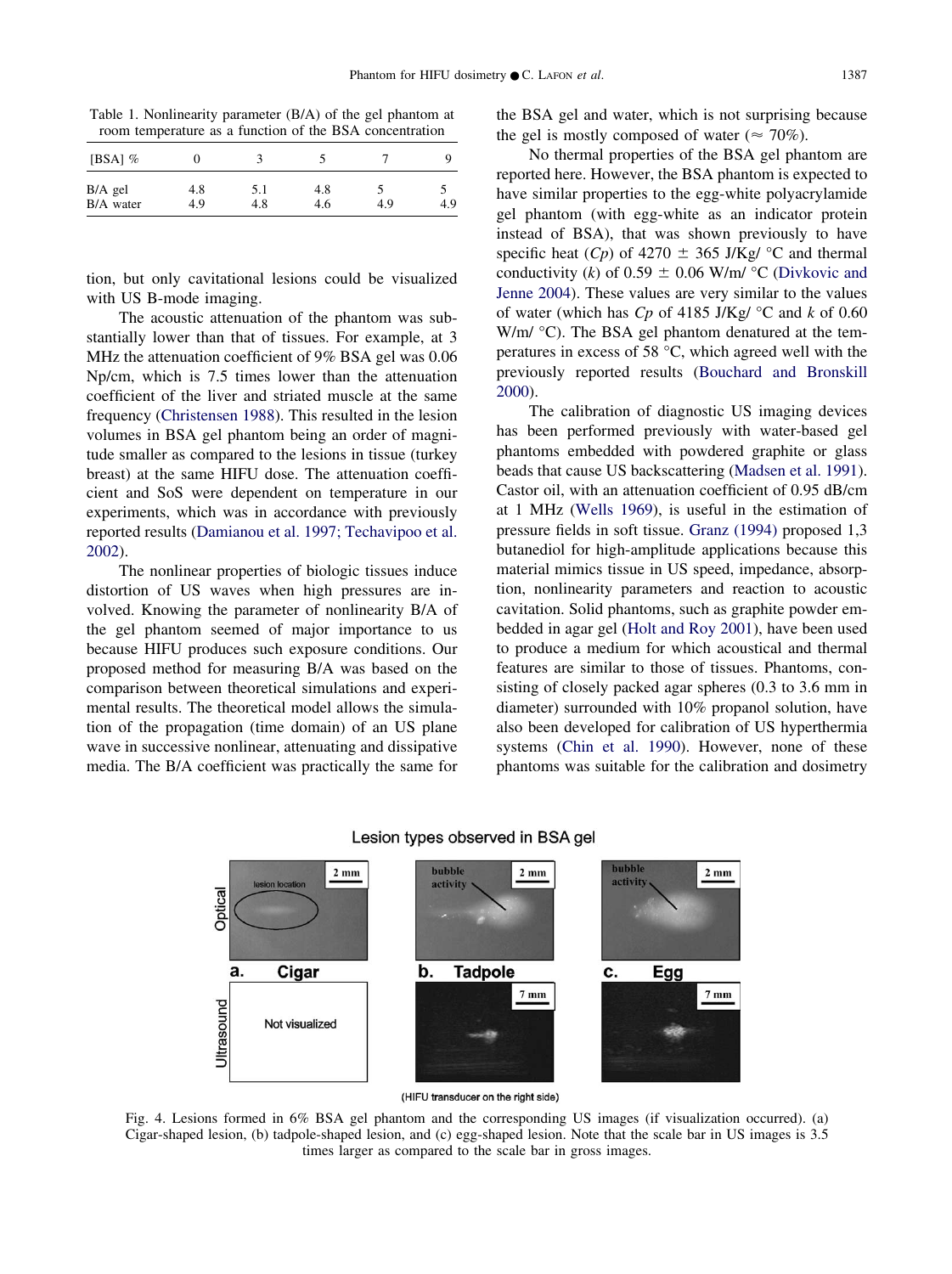<span id="page-5-0"></span>of HIFU devices. Disadvantages of these previous phantoms include US-induced streaming (liquid phantoms), phantom melting (agar phantoms), lack of optical transparency (tissue and graphite-based phantoms) and lack of thermal lesion formation.

Current methods of guiding and monitoring HIFU applications for noninvasive therapies include magnetic resonance imaging and diagnostic US imaging techniques [\(Hynynen et al. 2001; Wu et al. 2001\)](#page-6-0). Magnetic resonance imaging and computer tomography can be used to quantify the lesion formation and temperature elevation in usually opaque tissue samples and phantoms. However, for optimization of US image-guidance of HIFU treatment, a phantom development was needed that would allow real-time monitoring of the lesion formation, both optically and with B-mode US imaging. The transparent nature of the BSA gel phantom for the selected range of BSA concentrations permits real-time observation of HIFUinduced lesions.

In contrast to the turkey breast, in which inhomogeneties may have interfered with the HIFU delivery, the BSA gel phantom is more homogeneous. The stock BSA protein is a fine powder and is expected to be evenly suspended within the polyacrylamide polymer. The relative homogeneity of the gel phantom is apparent when comparing the linearity of the optical lesion volumes vs. dose for the gel phantoms as compared to the turkey breasts (Fig. 6). Turkey breast may be a better model of a clinical treatment caused by the natural inhomogeneity inherent in tissue that may complicate targeting and formation of lesions. However, for the purposes of studying the effects of HIFU and comparing to theoretical simulations that assume homogeneous materials, the homogeneity of the gel phantom is preferred.

The use of US visualization for the guidance and monitoring of HIFU therapies most often relies on the appearance of a hyperechoic region in the US image



Fig. 5. Optical lesion volume vs. lesion volume estimated from US images.



20  $R^2 = 0.87$ 10  $\mathbf 0$  $\mathbf 0$ 10000 20000 30000 40000 50000 60000 70000 80000 Dose (J/cm^2)

Fig. 6. Lesion volume vs. HIFU dose for BSA gel phantom and tissue (turkey breast *in vitro*).

[\(ter Haar et al. 1989; Wu et al. 2001\)](#page-6-0). Based upon our observations of the HIFU exposures in the gel phantom, optically observed bubble activity coincided with US B-mode visualization of the lesion formation, in the form of a hyperechoic region. Previous work suggests that the hyperechoic regions are caused by the formation of gas bubbles at the focus of the HIFU beam [\(Bailey et al. 2001\)](#page-6-0). Lesions that were visualized using US imaging typically had tadpole- or eggshaped optical geometries. In the gel phantoms, there appeared to be a resemblance in the optical lesion geometry and the corresponding hyperechoic region observed on the US B-mode images. Thermal effects of HIFU were visualized optically as cigar-shaped lesions. Thermally generated lesions were not visualized *via* US B-mode imaging, probably because of the lack of bubble activity within this lesion type.

In summary, the BSA gel phantom has advantages of the ease of manufacturing and use, relatively low cost and localized denaturation in response to HIFU energy that can be observed both visually and with US imaging. This phantom is becoming a necessary everyday tool in therapeutic US laboratories for calibration and performance testing of different HIFU devices before *in vivo* experiments. We believe that this phantom will be equally useful for device calibration in future clinical studies.

*Acknowledgements—*The authors acknowledge support from DARPA (no. N00014-96-1-0630), the US NIH (no. HL64208-02), NSF (BES-0002932) and NSBRI (no. PF00505). We thank John I. Clark for his advice on making a gel with the desired optical property of phase transition at HIFU intensities.